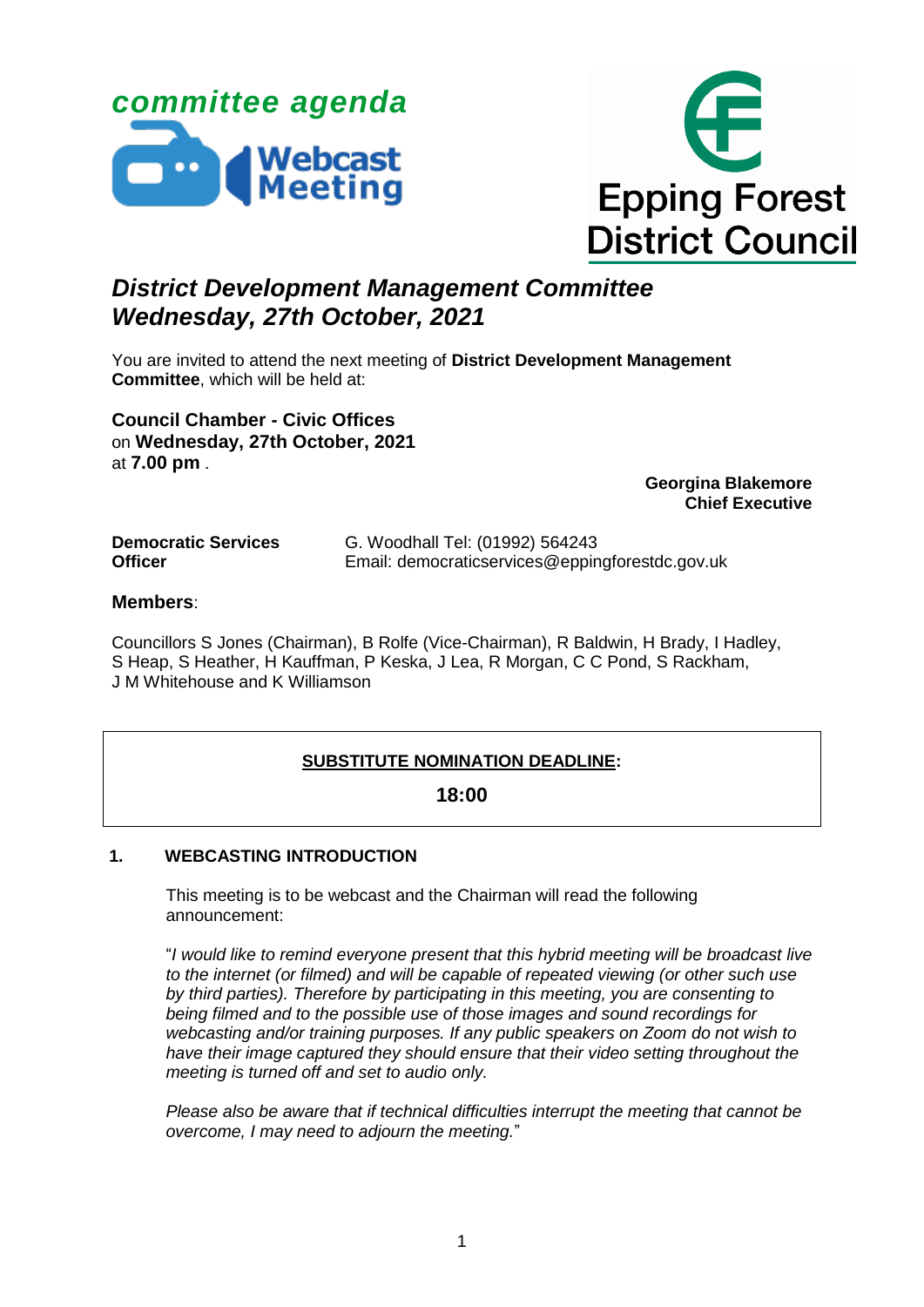# **District Development Management Committee Wednesday, 27 October 2021**

# **2. ADVICE FOR PUBLIC & SPEAKERS AT PLANNING COMMITTEES (Pages 5 - 6)**

(Team Manager – Democratic & Electoral Services) General advice for those persons attending the meeting of the Committee is attached as an Appendix to this agenda.

#### **3. APOLOGIES FOR ABSENCE**

(Team Manager – Democratic & Electoral Services) To be announced at the meeting.

#### **4. SUBSTITUTE MEMBERS**

(Team Manager – Democratic & Electoral Services) To report the appointment of any substitute members for the meeting.

## **5. DECLARATIONS OF INTEREST**

(Team Manager – Democratic & Electoral Services) To declare interests in any item on the agenda.

### **6. MINUTES**

(Team Manager – Democratic & Electoral Services) To confirm the minutes of the meeting of the Committee held on 1 September 2021 (to follow).

#### **7. EPPING FOREST DISTRICT LOCAL PLAN SUBMISSION VERSION - PLANNING POLICY BRIEFING NOTE**

(Service Manager – Development Management) An updated Planning Policy Briefing Note is being prepared to include reference to the current status of the Plan, the consultation on the main modifications and other relevant matters. A link to the updated Briefing Note will be published as soon as possible in advance of the meeting.

# **8. EPF/1126/21 - 9 POWELL ROAD, BUCKHURST HILL (Pages 7 - 12)**

(Service Manager – Development Management) To consider the attached report for ratification of the decision to grant planning permission under delegated authority for a single storey front extension to the garage and a change to a habitable room.

### **9. EPF/2924/20 - BAKERS LANE CAR PARK, BAKERS LANE, EPPING (Pages 13 - 112)**

(Service Manager – Planning Policy & Implementation) To consider the attached report for the redevelopment of existing surface level car park to provide a leisure centre to include swimming pool, gymnasium, sports hall, squash courts and studio (mixed Class E (d) and F.2 (d)) together with disabled parking provision, new vehicular and pedestrian access, all hard and soft landscaping, and associated works.

# **10. EPF/2925/20 - COTTIS LANE CAR PARK, COTTIS LANE, EPPING (Pages 113 - 222)**

(Service Manager – Planning Policy & Implementation) To consider the attached report for the redevelopment of existing surface level car park comprising the demolition of public toilets and the construction of a multi-deck car park, cinema (sui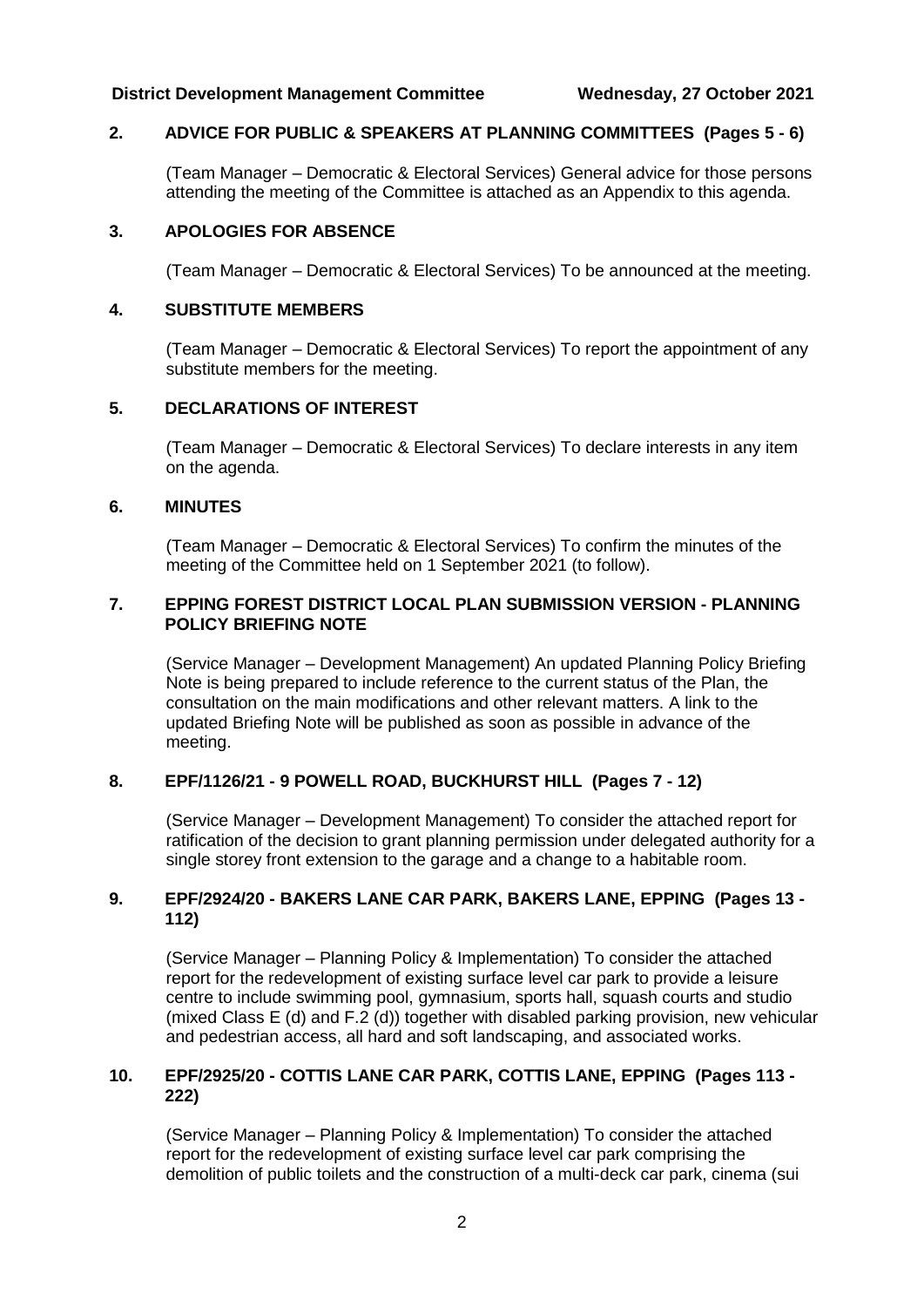# **District Development Management Committee Wednesday, 27 October 2021**

generis), commercial floorspace (mixed Class E), replacement public toilets and cycle store, all associated plant, together with new vehicular and pedestrian access, all hard and soft landscaping, and associated works.

# **11. EPF/0917/21 - FORMER SCHOOL, CENTREPOINT BUILDING AND COUNCIL DEPOT LAND AT ST JOHN'S ROAD, EPPING (Pages 223 - 368)**

(Service Manager – Planning Policy & Implementation) To consider the attached report for the redevelopment of the former school buildings and depot. Demolition of five buildings and the retention of three locally listed buildings. Development to comprise erection of new apartment buildings and the conversion, extension and change of use of the existing locally listed Centrepoint building and Cookery School to provide a mix of residential units (Use Class C3) and ancillary communal amenity areas. Extension and refurbishment of two existing locally listed semi-detached caretaker cottages. Revised vehicular and pedestrian access from St Johns Road and new pedestrian access from High Street, all associated car and cycle parking, servicing, hard and soft landscaping and associated works.

# **12. EPF/0918/21 - EPPING SPORTS CENTRE, 25 HEMNALL STREET, EPPING (Pages 369 - 502)**

(Service Manager – Planning Policy & Implementation) To consider the attached report for the redevelopment of existing Sports Centre and car park. Demolition of existing Sports Centre. Development to comprise a new apartment building and houses to provide a mix of residential units (Use Class C3), new vehicular and pedestrian access from Nicholl Road and new pedestrian access from Hemnall Street, all associated car and cycle parking, servicing, hard and soft landscaping and associated works.

### **13. EPF/0919/21 EPF/1042/21 - CIVIC OFFICES CONDER BUILDING & CAR PARK, 323 HIGH STREET, EPPING (Pages 503 - 658)**

(Service Manager – Planning Policy & Implementation) To consider the attached report for the redevelopment of the existing office building and car park. Demolition of the existing office building and alterations to connection to existing Listed Civic Centre. Development to comprise new apartment buildings and houses to provide a mix of residential units (Use Class C3), revised vehicular and pedestrian access from High Street, all associated car and cycle parking, servicing, hard and soft landscaping and associated works.

Grade II Listed building consent for the redevelopment of the existing office building and car park.

# **14. ANY OTHER BUSINESS**

(Team Manager – Democratic & Electoral Services) Section 100B(4)(b) of the Local Government Act 1972 requires that the permission of the Chairman be obtained, after prior notice to the Chief Executive, before urgent business not specified in the agenda (including a supplementary agenda of which the statutory period of notice has been given) may be transacted.